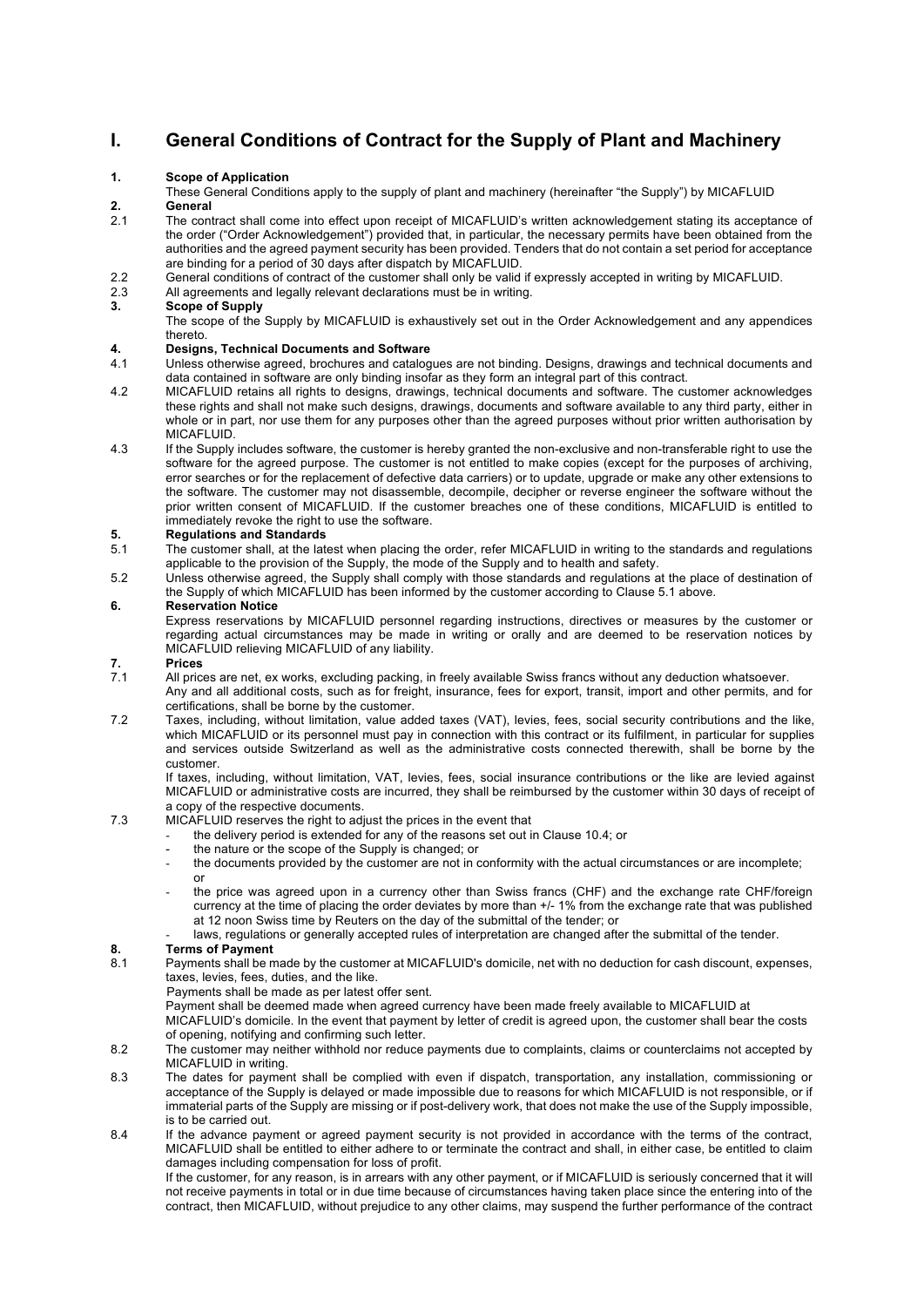and retain any of the Supply ready for dispatch until new terms of payment and delivery have been agreed and until MICAFLUID has received sufficient security. If such agreement cannot be reached within a reasonable time, or if MICAFLUID does not receive sufficient security, MICAFLUID may terminate the contract and claim damages, including compensation for loss of profit.

8.5 If the customer exceeds the agreed periods of payments, it shall be liable, without reminder and with reservation of the right to bring further claims, for interest at a rate depending on the terms prevailing at MICAFLUID's domicile, but not less than 5 percent per annum. The contractual payment obligations continue to remain in force.

#### **9. Reservation of Title**

MICAFLUID shall retain ownership of the Supply until receipt of full payment in accordance with the contract.

The customer shall take all measures necessary for the protection of MICAFLUID property and ensure that the title of MICAFLUID is not prejudiced. In particular, the customer shall arrange for any entry in the public registers in the country of its domicile necessary for a valid reservation of MICAFLUID's title. The customer shall bear the costs of such entry. If the customer fails to arrange for such entry, it shall be fully liable to MICAFLUID.

### **10. Delivery Period**

- The delivery period shall commence as soon as the contract comes into effect and the advance payments due on placing the order have been made.
- 10.2 The delivery period shall be deemed to have been complied with if, before its expiry, the notice of readiness of the Supply for dispatch has been sent.
- 10.3 Compliance with the delivery period is conditional upon the customer fulfilling all its contractual and non-contractual obligations to MICAFLUID.
- 10.4 The delivery period shall be extended for a reasonable term if:
	- a) the information required for performance of the contract is not made available to MICAFLUID in time or is incomplete, or if the customer subsequently changes such information; or
	- b) the customer or a third party is in delay with work it has to execute, or the customer is in delay with the performance of its contractual obligations; or
	- c) impediments exist which MICAFLUID, despite the use of the required level of care cannot prevent, regardless of whether such impediments arise at MICAFLUID's, the customer's or a third party's premises. Such impediments include, in particular, significant operating breakdowns, accidents, labour conflicts, late or deficient delivery of raw materials, semi-finished or finished products, important work parts being rejected, measures taken or omissions by any state authorities; or
	- d) any other circumstances arise for which MICAFLUID is not responsible.
- 10.5 If delivery is not made on time, the customer may claim damages for delayed delivery if it can be proved that the delay was caused through the fault of MICAFLUID.

Damages for delayed delivery shall not exceed 1/2 percent for each full week of delay and shall in no event exceed 5 percent of the contract price of the part of the Supply in delay.

After reaching the maximum damages for delayed delivery, the customer shall grant MICAFLUID a reasonable extension of time in writing. If such extension is not complied with for reasons for which MICAFLUID is at fault, the customer may reject the delayed part of the Supply. If a partial acceptance is economically not justifiable on the part of the customer, the customer may terminate the contract. In such an event, MICAFLUID shall refund the payments made for the parts of the Supply affected by the termination.

- 10.6 If a specific date is agreed instead of a delivery period, such date shall correspond to the last day of a delivery period. Clauses 10.1 to 10.5 shall apply thereto.
- 10.7 All claims of the customer arising from or in connection with delays in the performance of the contract are regulated expressly and exhaustively by this Clause 10. Other and further claims are excluded. This limitation of liability does not apply in the event of gross negligence or wilful misconduct by MICAFLUID.

#### **11. Packing**

Packing shall be invoiced separately by MICAFLUID and may not be returned**.** However, if the packing is expressly designated as MICAFLUID's property, it shall be returned by the customer, carriage paid, to the place of dispatch.

### **12. Passing of Risk**

- 12.1 Unless otherwise agreed, risk shall pass on delivery EXW (INCOTERMS 2002).<br>12.2 If dispatch of the Supply is delayed at the request of the customer or due to
- If dispatch of the Supply is delayed at the request of the customer or due to reasons for which MICAFLUID is not responsible, the risk shall pass to the customer at the time originally foreseen for the Supply to be dispatched from MICAFLUID's premises. From this time on, the Supply shall be stored and insured on the account of and at the risk of the customer.

# **13. Inspection and Acceptance of the Supply**

- Insofar as it is normal practice, MICAFLUID shall inspect the Supply before dispatch. If the customer requests further testing, such as an acceptance test, this shall be agreed in writing and paid for by the customer.
- 13.2 The customer shall inspect the Supply within 30 days and shall immediately notify MICAFLUID in writing of any defects. If the customer fails to do so, the Supply shall be deemed to be accepted.
- 13.3 To the extent that MICAFLUID is responsible for the notified defects, MICAFLUID shall remedy such defects as soon as possible, and the customer shall give MICAFLUID sufficient opportunity to do so. After remedy of such defects, an acceptance test shall be carried out at the request of the customer or of MICAFLUID, provided that such acceptance test has been agreed upon in accordance with Clause 13.1.
- 13.4 If an acceptance test was agreed upon, the following shall apply unless otherwise agreed:
	- MICAFLUID shall advise the customer in due time of the execution of the acceptance test so that the customer or its representative can attend.
	- An acceptance report shall be prepared which shall be signed by both the customer and MICAFLUID or by their representatives. Such report shall either state that acceptance has taken place, or that it has taken place with reservations, or that the customer has refused the acceptance. In the last two cases, the defects discovered shall be listed individually in the acceptance report.
	- In the event of minor defects, in particular those that do not substantially prevent the efficient functioning of the Supply, the customer shall not be entitled to refuse the acceptance of the Supply and the signing of the acceptance report. MICAFLUID shall remedy such defects without delay.
	- In the event of major defects, the customer shall give MICAFLUID the opportunity to remedy such defects within a reasonable time. Thereafter, a further acceptance test shall take place.
	- If, during this further acceptance test, major defects are again discovered, the customer may claim either the compensation agreed for such event or, if no such agreement was made, a reasonable price reduction. If, however,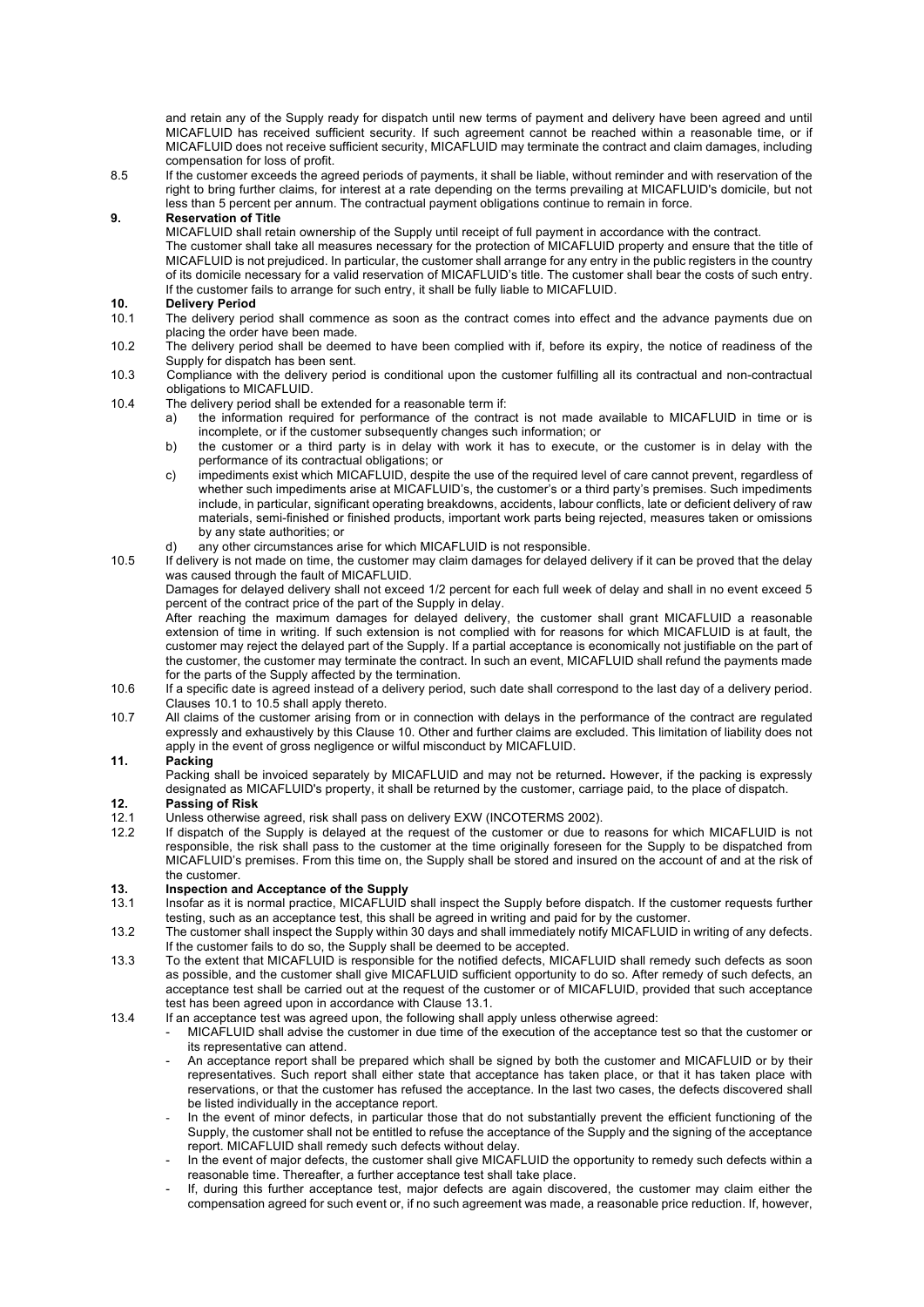the defects discovered during such test are so major that they cannot be remedied within a reasonable time and if the Supply cannot be used for its specified purpose, or if such use is considerably impaired, the customer may refuse acceptance of the defective part or, if partial acceptance is not economically justifiable, terminate the contract. In such event, MICAFLUID is only liable for reimbursement of the sums paid to it for the parts of the Supply affected by the termination.

#### 13.5 Acceptance shall also be deemed as having taken place:

- if the customer or its representative does not participate in a possible acceptance test;
	- if the acceptance test cannot be carried out on the date arranged for reasons for which MICAFLUID is not responsible;
	- if the customer refuses to sign the acceptance report;
- as soon as the customer puts the Supply to use or impliedly accepts the Supply in any other way;
- if the customer refuses acceptance without being entitled to do so.
- 13.6 All claims by the customer arising from or in connection with defects in the Supply are regulated expressly and exhaustively by this Clause 13. Other and further claims are excluded. This limitation of liability does not apply in the event of gross negligence or wilful misconduct by MICAFLUID.

# **14. Warranty**

### 14.1 *Warranty Period*

The warranty period is 12 months, or 6 months in the event of 24-hour operation of the Supply. The warranty period commences when the Supply leaves the works or upon the acceptance of the Supply or, if MICAFLUID also undertakes the installation of the Supply, upon completion thereof. If dispatch, transportation, any possible installation, commissioning or acceptance is delayed due to reasons for which MICAFLUID is not responsible, the warranty period shall end not later than 18 months after MICAFLUID's notification that the Supply is ready for dispatch.

The warranty period for repaired parts of the Supply commences anew and lasts for 6 months after remedy of the defect or acceptance, but shall end not later than the expiry of a period which is double the warranty period stipulated in the preceding paragraph of this Clause.

The warranty period shall expire prematurely if the customer or a third party undertakes inappropriate modifications or repairs to the Supply or if the customer, in the event of a defect, does not immediately take all appropriate steps to mitigate the damage and give MICAFLUID the opportunity to remedy such defect.

#### 14.2 *Liability for Defects in Material, Design and Workmanship*

Upon written request by the customer, MICAFLUID shall remedy within a reasonable period any parts of the Supply which, before the expiry of the warranty period, are proved to be defective or unusable due to defective material, faulty design or poor workmanship, provided that the customer has notified MICAFLUID in writing of the defects during the warranty period and immediately after discovery. The customer shall give MICAFLUID sufficient opportunity to carry out such remedial works. Replaced parts shall become MICAFLUID's property.

MICAFLUID shall bear the costs of remedying the defective parts at its premises. If, at the customer's request, the repair is carried out outside MICAFLUID's premises, the customer shall bear all related costs such as transportation, travel and accommodation expenses as well as taxes, levies and fees incurred outside of Switzerland.

#### 14.3 *Liability for Warranted Qualities*

The warranted qualities of the Supply are only those qualities which have been expressly specified as such in the Order Acknowledgement. Such warranties are valid until the expiry of the warranty period. Evidence of the warranted qualities shall be provided by any possible acceptance test.

If the warranted qualities are not achieved or only partially achieved, the customer may initially only require MICAFLUID to carry out the necessary remedial works. The customer shall give MICAFLUID the necessary time and opportunity to do so.

If such remedial works fail completely or in part, the customer may claim such compensation as was agreed upon for such event, or, if such an agreement was not made, a reasonable reduction in price. If, however, the defects are so major that they cannot be remedied within a reasonable time and provided the Supply cannot be used for its specified purpose, or if such use is considerably impaired, the customer may refuse acceptance of the defective part of the Supply or, if partial acceptance is economically not justifiable, terminate the contract. In such event, MICAFLUID is only liable for reimbursement of the sums paid to it for the parts of the Supply affected by the termination.

#### 14.4 *Exclusions from the Liability for Defects*

MICAFLUID is not liable if the Supply does not comply with the provisions of the contract and that non-compliance is caused by the customer itself. If the Supply does not comply with the contract, that non-compliance is deemed to be caused by the customer itself, in particular, if it was the result of defective maintenance, failure to observe the operating instructions, excessive use, use of any unsuitable operating means, chemical or electrolytic influence or work not undertaken by MICAFLUID.

MICAFLUID is furthermore not liable if the Supply does not conform with the provisions of the contract as a result of, in particular, normal wear and tear, improper use by third parties, use of spare parts or material belonging to the customer or third parties, maintenance by third parties, natural disasters or accidents.

#### 14.5 *Subcontractors*

MICAFLUID's liability for defects in respect of supplies and services provided by subcontractors nominated by the customer shall be no greater than such subcontractors' liability for defects.

#### 14.6 *Exclusivity of Warranty Claims*

Any warranty claims of the customer are expressly and exhaustively regulated by this Clause 14. Other claims and further claims are excluded. This limitation of liability does not apply in the event of gross negligence or wilful misconduct by MICAFLUID.

#### 14.7 *Liability for Additional Obligations*

MICAFLUID shall only be liable to the customer for faulty advice and the like or for breach of any additional obligations in the event of gross negligence or wilful misconduct.

#### **15. Contract Performance**

- 15.1 In all cases where contractual performance is not duly affected and where not expressly covered by these General Conditions, the customer shall grant MICAFLUID a reasonable additional period to remedy its performance.
	- If such additional period lapses and is unused due to fault on the part of MICAFLUID, the customer may terminate the contract with respect to the part of the Supply not in conformity with the contract or which is anticipated not to be in conformity with the contract. In such an event, MICAFLUID is only liable for reimbursement of sums paid to it for the parts of the Supply affected by the termination.